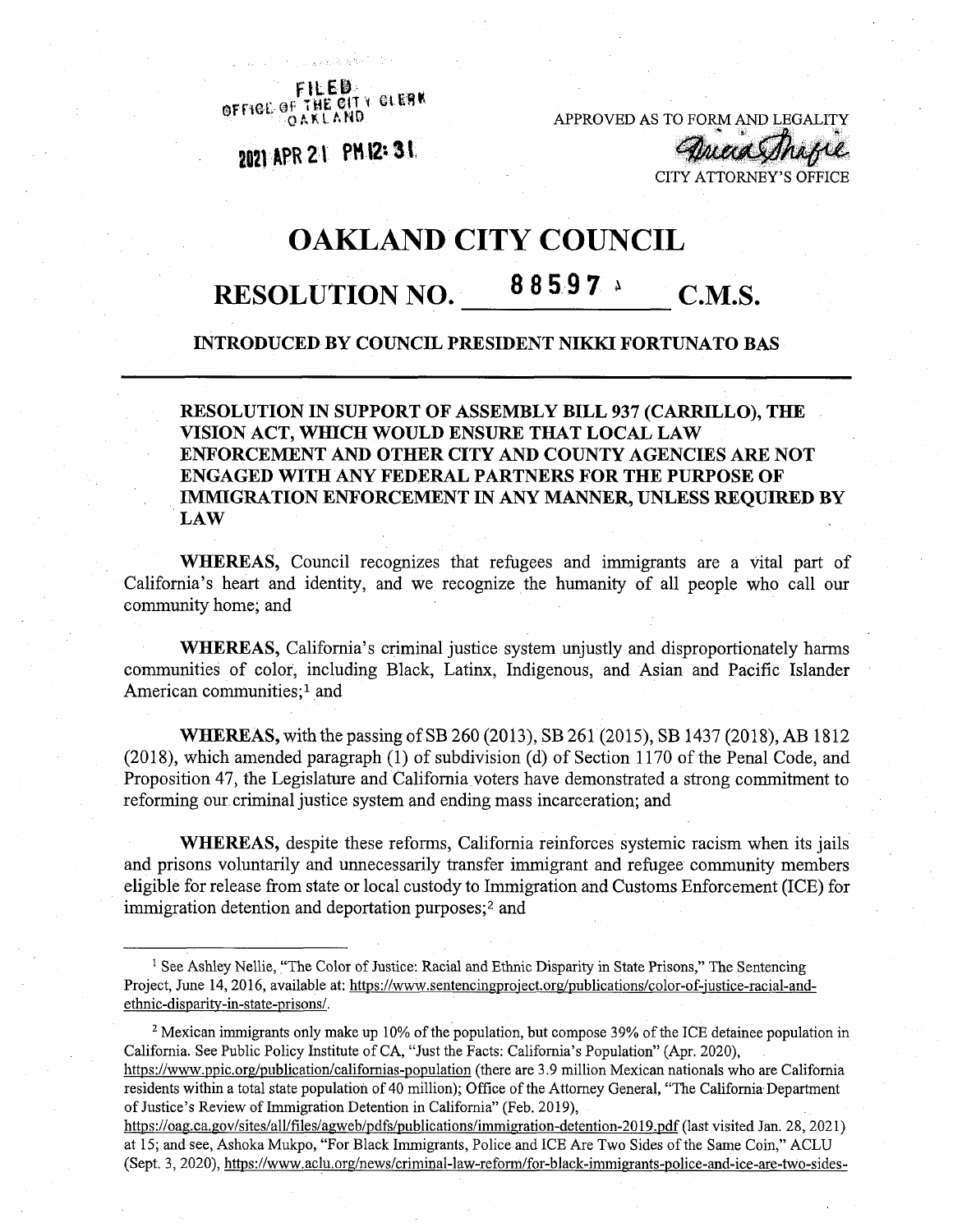**WHEREAS,**jails and prisons serve as the main pipeline to fill immigration detention beds, and approximately 70% of people detained in ICE custody, nationally, have been funneled through our criminal justice system;3 and

**WHEREAS,** California should not subject these community members to a cruel "double punishment," and disregard their humanity, records of rehabilitation, stable reentry plans, and community support, purely because they are refugees or immigrants; and

**WHEREAS,** ending ICE transfers in California reflects the state's commitment to ending racial injustice and mass incarceration; and

**WHEREAS,** the VISION Act (Assembly Bill 937), authored by Assemblymember Carrillo, prohibits jails, prisons, and other public agencies from sharing information about community members who are eligible for release to ICE which could result in the community members becoming confined in ICE jails and enduring deplorable conditions and facing permanent separation from their families and communities; and

WHEREAS, through the passing of the VISION Act, California has an opportunity to set a model for the nation and advance a positive vision of a society based on care, healing, and transformation; and

**WHEREAS,** our community refuses to use local and state resources to separate children from their parents and detain and deport millions of parents, neighbors, co-workers, and friends; now, therefore, be it

**RESOLVED,** that the City of Oakland values all members of our community, embraces compassion, equality, and inclusion, and proudly defends the rights of all residents, including refugees and immigrants; and be it

**FURTHER RESOLVED:** that the City Council supports Assembly Bill 937 (Carillo), and urges the California legislature to pass and Governor Gavin Newsom to sign the bill into law; and be it

*III*

*III*

*III*

of-the-same-coin: Jeremy Raff, "The 'Double Punishment' for Black Undocumented Immigrants," The Atlantic (Dec. 30, 2017), [https://www.theatlantic.com/politics/archive/2017/12/the-double-punishment-for-black](https://www.theatlantic.com/politics/archive/2017/12/the-double-punishment-for-black-immigrants/549425)[immigrants/549425](https://www.theatlantic.com/politics/archive/2017/12/the-double-punishment-for-black-immigrants/549425): Refugee and Immigrant Center for Education and Legal Services, "Black Immigrant Lives Are Under Attack," <https://www.raicestexas.org/2020/Q7/22/black-immigrant-lives-are-under-attack> (last visited Jan. 28, 2021).

<sup>3</sup> ILRC, ACLU CA, IDP "Flatten the Curve: Protecting Public Health Requires that Jails Stop Transferring People to ICE" (p. 3), https://www.ihc.org/sites/default/files/resources/transfers-national-2020-ar.pdf.

2